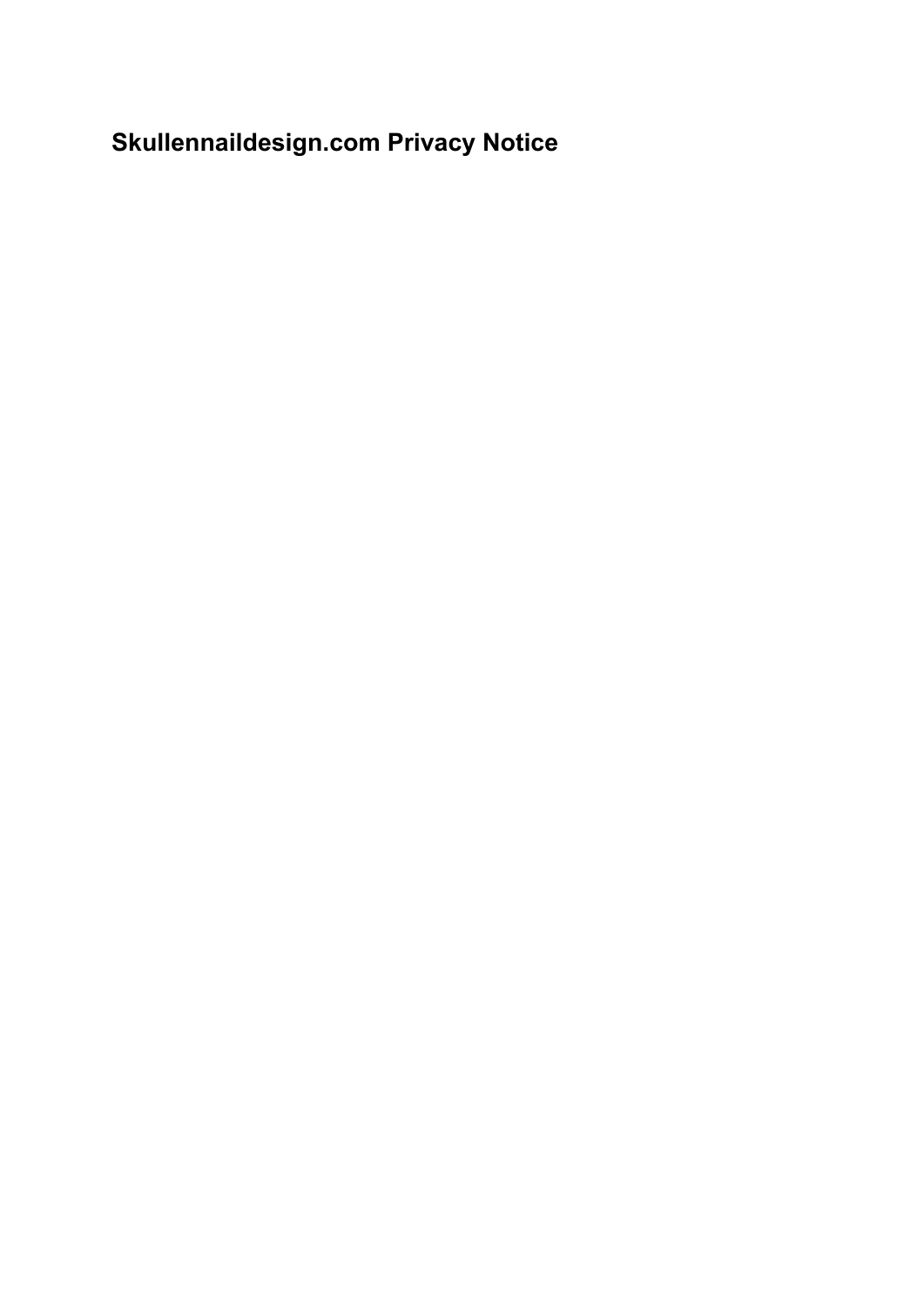# **Privacy Notice**

This is the privacy notice of Skullen Collective Ltd.. In this document, "we", "our", or "us" refer to Skullen Collective Ltd..

We are company number 12277680 registered in the United Kingdom.

Our registered office is at 10-12 Akenside Hill, Newcastle upon Tyne, NE1 3XP.

# **Introduction**

- This privacy notice aims to inform you about how we collect and process any information that we collect from you, or that you provide to us. It covers information that could identify you ("personal information") and information that could not. In the context of the law and this notice, "process" means collect, store, transfer, use or otherwise act on information. It tells you about your privacy rights and how the law protects you.
- We are committed to protecting your privacy and the confidentiality of your personal information. Our policy is not just an exercise in complying with the law, but a continuation of our respect for you and your personal information.
- We undertake to preserve the confidentiality of all information you provide to us, and hope that you reciprocate.
- Our policy complies with the Data Protection Act 2018 (Act) accordingly incorporating the EU General Data Protection Regulation (GDPR).
- The law requires us to tell you about your rights and our obligations to you in regard to the processing and control of your personal data. We do this now, by requesting that you read the information provided at [http://www.knowyourprivacyrights.org](http://www.knowyourprivacyrights.org/)
- Except as set out below, we do not share, or sell, or disclose to a third party, any information collected through our website.

# **1. Data Protection Officer**

We have appointed a data protection officer (DPO) who is responsible for ensuring that our policy is followed.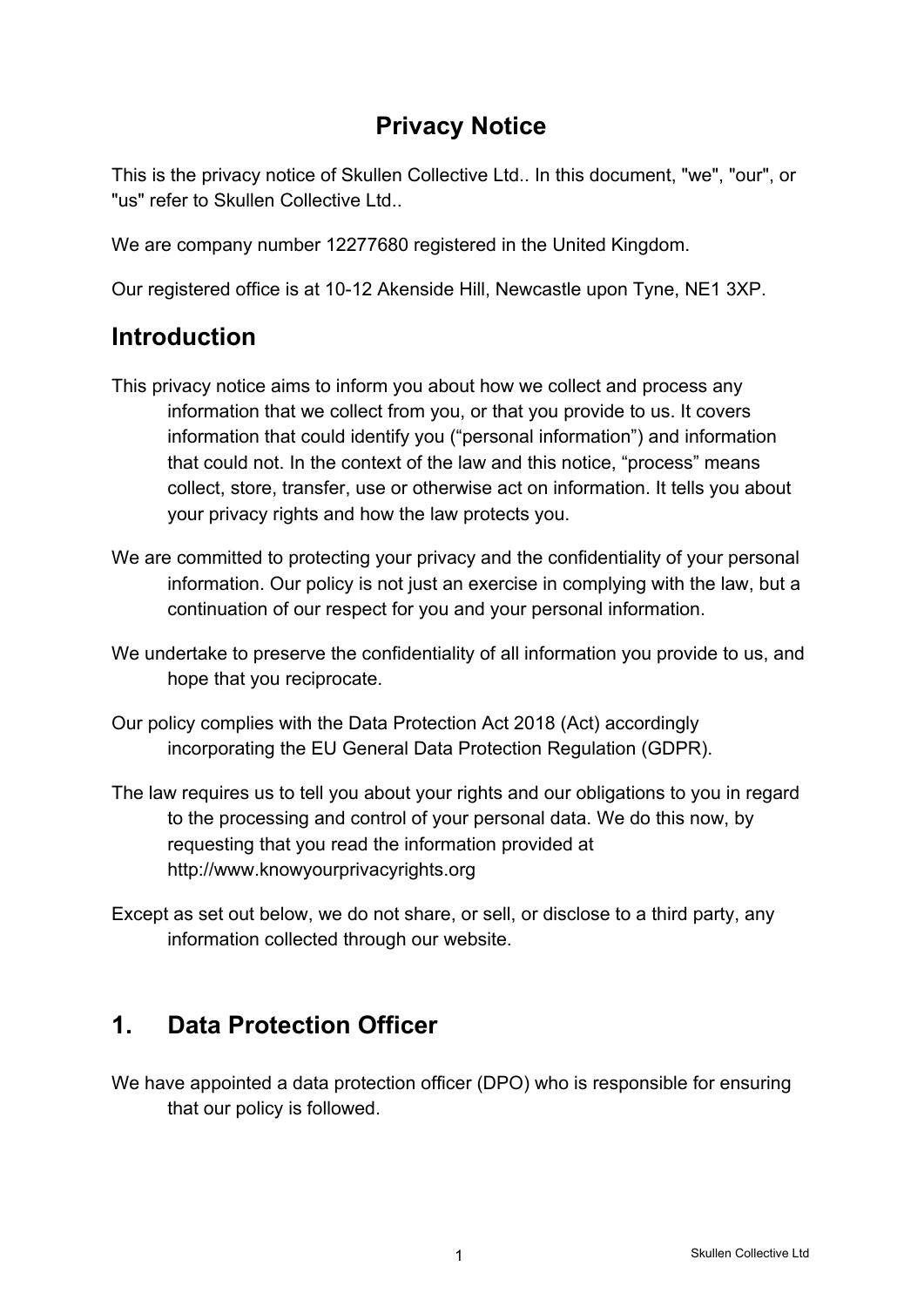If you have any questions about this privacy notice, including any requests to exercise your legal rights, please contact our DPO,Andrew Gutierrez-Lock, info@skullennaildesign.com.

#### **2. Data we process**

- We may collect, use, store and transfer different kinds of personal data about you. We have collated these into groups as follows:
- Your identity includes information such as first name, last name, title, date of birth, and other identifiers that you may have provided at some time.
- Your contact information includes information such as billing address, delivery address, email address, telephone numbers and any other information you have given to us for the purpose of communication or meeting.
- Your financial data includes information such as your bank account and payment card details.
- Transaction data includes details about payments or communications to and from you and information about products and services you have purchased from us.
- Technical data includes your internet protocol (IP) address, browser type and version, time zone setting and location, browser plug-in types and versions, operating system and platform and other technology on the devices you use to access this website.
- Your profile includes information such as your username and password, purchases or orders made by you, your interests, preferences, feedback and survey responses.
- Marketing data includes your preferences in receiving marketing from us; communication preferences; responses and actions in relation to your use of our services.
- We may aggregate anonymous data such as statistical or demographic data for any purpose. Anonymous data is data that does not identify you as an individual. Aggregated data may be derived from your personal data but is not considered personal information in law because it does not reveal your identity.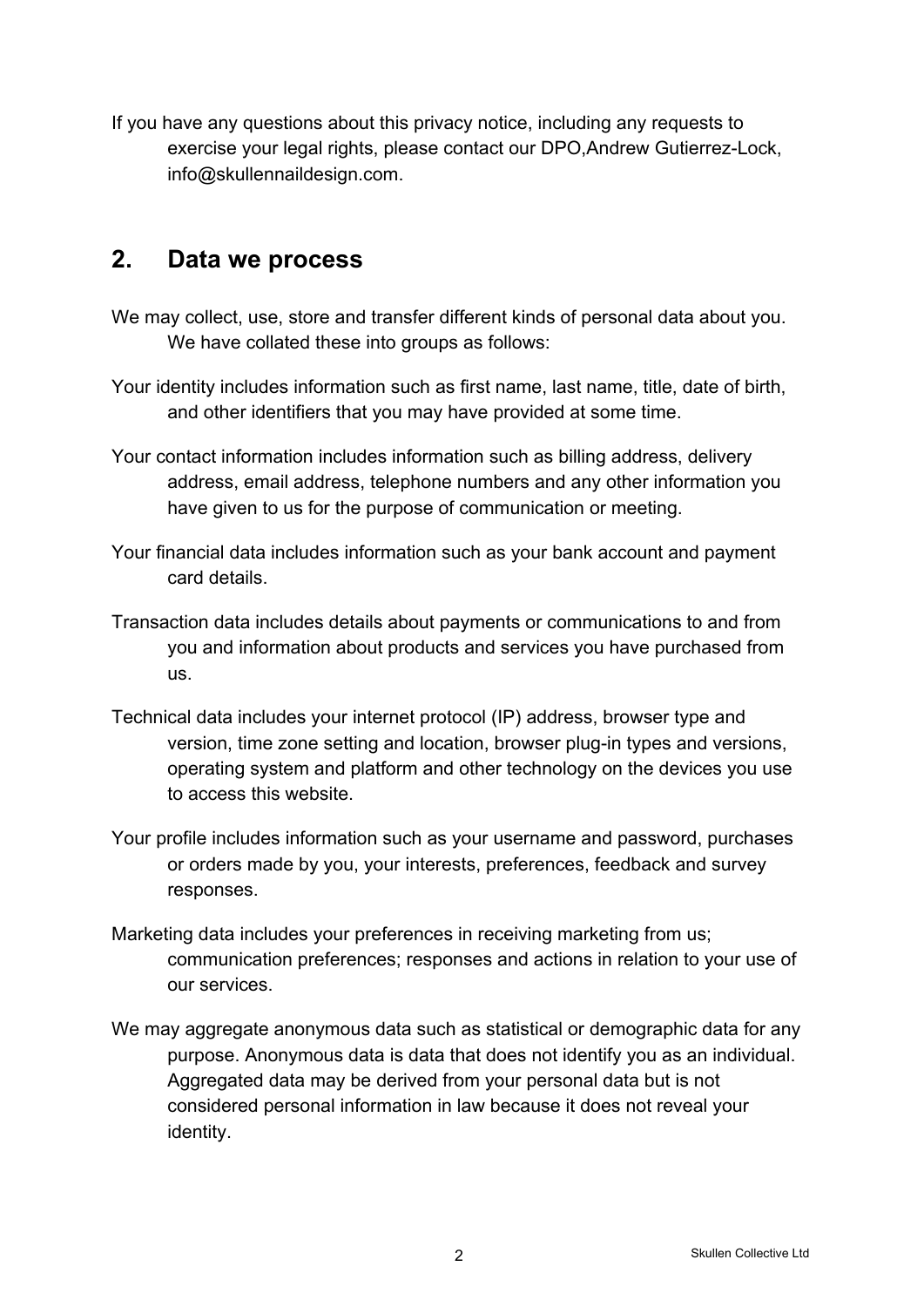- For example, we may aggregate profile data to assess interest in a product or service.
- However, if we combine or connect aggregated data with your personal information so that it can identify you in any way, we treat the combined data as personal information and it will be used in accordance with this privacy notice.

# **3. Special personal information**

Special personal information is data about your race or ethnicity, religious or philosophical beliefs, sex life, sexual orientation, political opinions, trade union membership, information about your health and genetic and biometric data.

It also includes information about criminal convictions and offences.

We do not collect any special personal information about you.

#### **4. If you do not provide personal information we need**

Where we need to collect personal data by law, or under the terms of a contract we have with you, and you fail to provide that data when requested, we may not be able to perform that contract. In that case, we may have to stop providing a service to you. If so, we will notify you of this at the time.

# **The bases on which we process information about you**

- The law requires us to determine under which of six defined bases we process different categories of your personal information, and to notify you of the basis for each category.
- If a basis on which we process your personal information is no longer relevant then we shall immediately stop processing your data.
- If the basis changes then if required by law we shall notify you of the change and of any new basis under which we have determined that we can continue to process your information.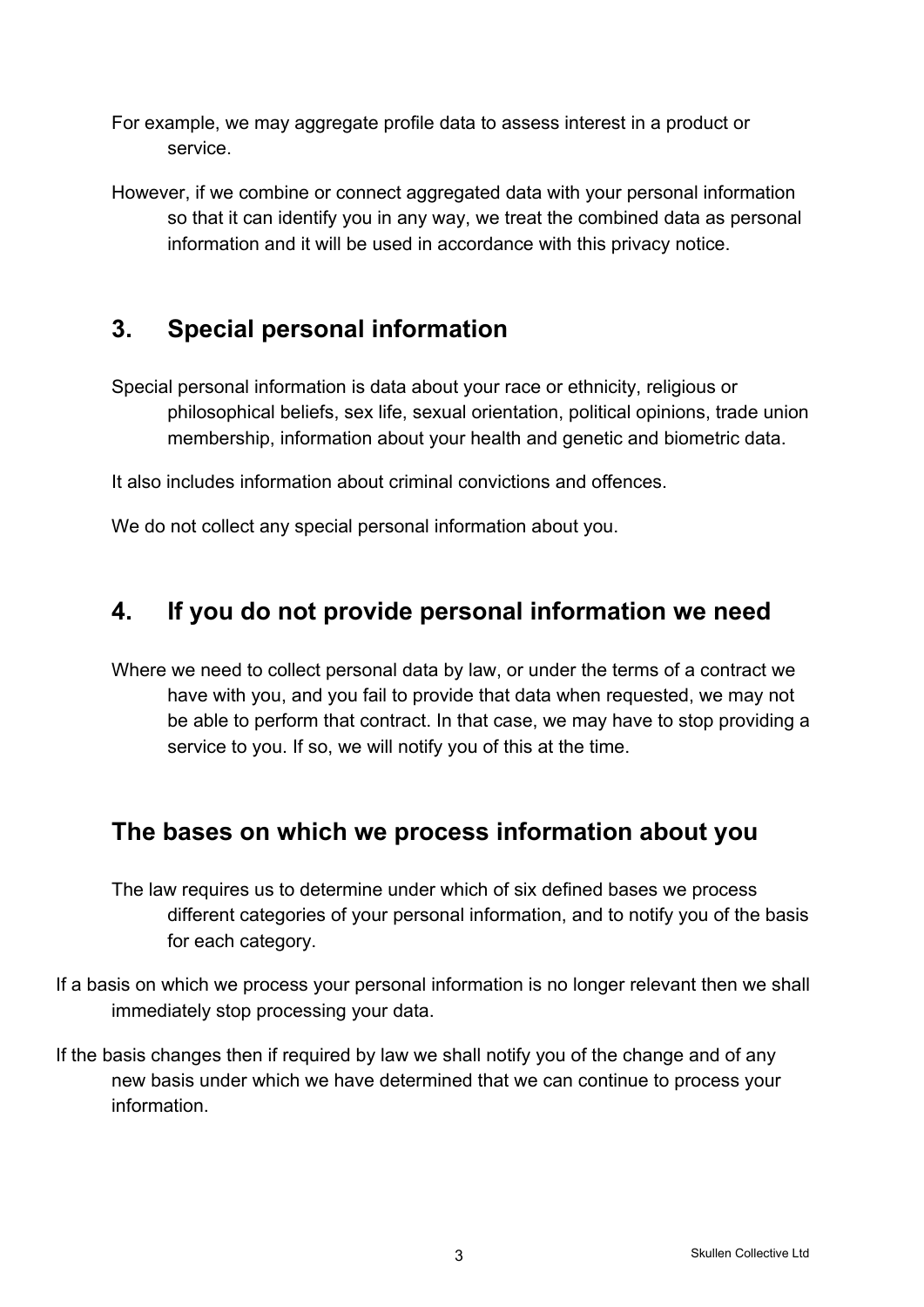# **5. Information we process because we have a contractual obligation with you**

When you create an account on our website, buy a product or service from us, or otherwise agree to our terms and conditions, a contract is formed between you and us.

In order to carry out our obligations under that contract we must process the information you give us. Some of this information may be personal information.

We may use it in order to:

- verify your identity for security purposes
- sell products to you
- provide you with our services
- provide you with suggestions and advice on products, services and how to obtain the most from using our website

We process this information on the basis there is a contract between us, or that you have requested we use the information before we enter into a legal contract.

We shall continue to process this information until the contract between us ends or is terminated by either party under the terms of the contract.

#### **6. Information we process with your consent**

- Through certain actions when otherwise there is no contractual relationship between us, such as when you browse our website or ask us to provide you more information about our business, including [job opportunities and] our products and services, you provide your consent to us to process information that may be personal information.
- Wherever possible, we aim to obtain your explicit consent to process this information, for example, by asking you to agree to our use of cookies.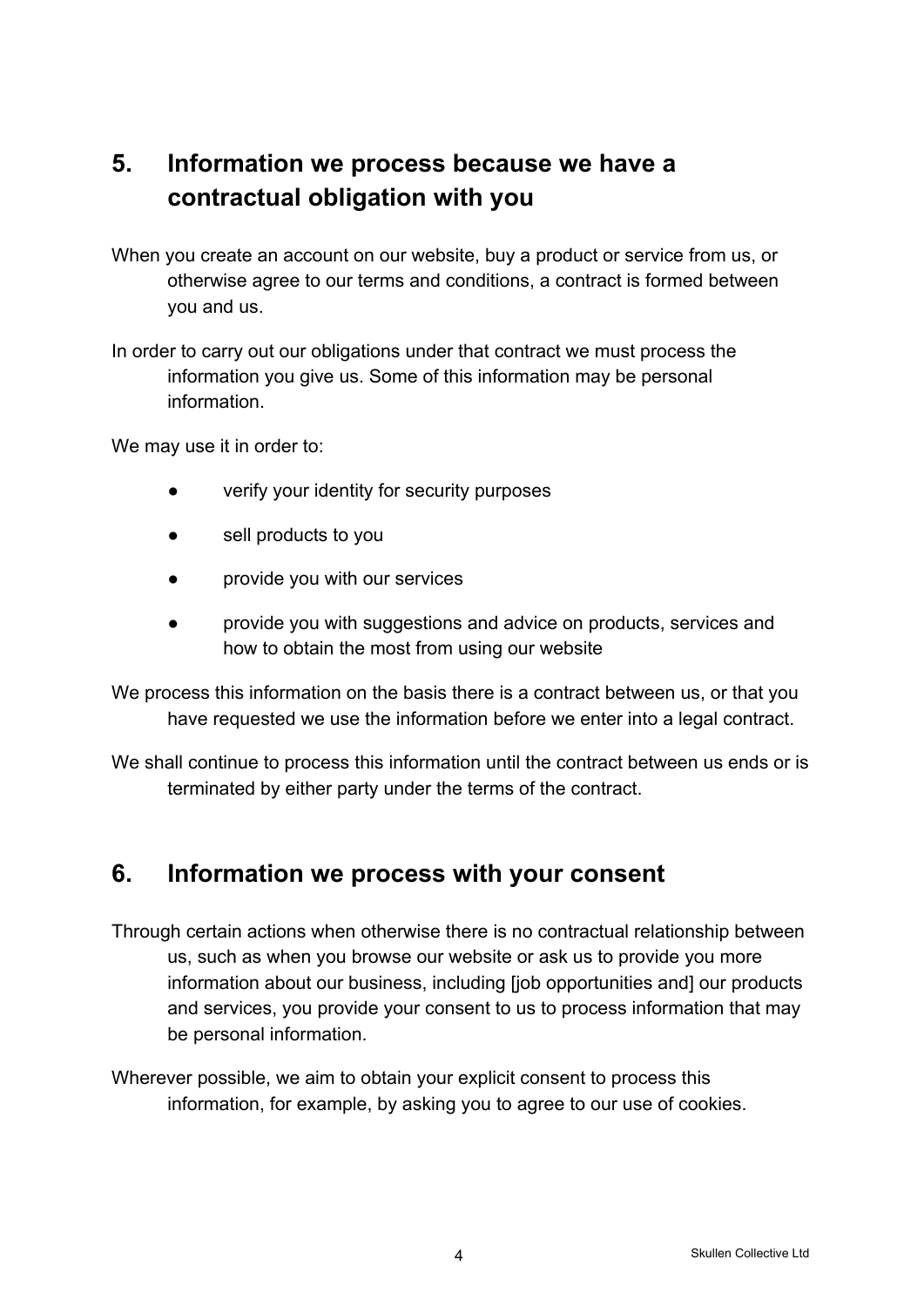- If you have given us explicit permission to do so, we may from time to time pass your name and contact information to selected associates whom we consider may provide services or products you would find useful.
- We continue to process your information on this basis until you withdraw your consent or it can be reasonably assumed that your consent no longer exists.
- You may withdraw your consent at any time by instructing us [at info@skullennaildesign.com]. However, if you do so, you may not be able to use our website or our services further.

# **7. Information we process for the purposes of legitimate interests**

We may process information on the basis there is a legitimate interest, either to you or to us, of doing so.

Where we process your information on this basis, we do after having given careful consideration to:

- whether the same objective could be achieved through other means
- whether processing (or not processing) might cause you harm
- whether you would expect us to process your data, and whether you would, in the round, consider it reasonable to do so

For example, we may process your data on this basis for the purposes of:

- record-keeping for the proper and necessary administration of our business
- responding to unsolicited communication from you to which we believe you would expect a response
- protecting and asserting the legal rights of any party
- insuring against or obtaining professional advice that is required to manage organisational or business risk
- protecting your interests where we believe we have a duty to do so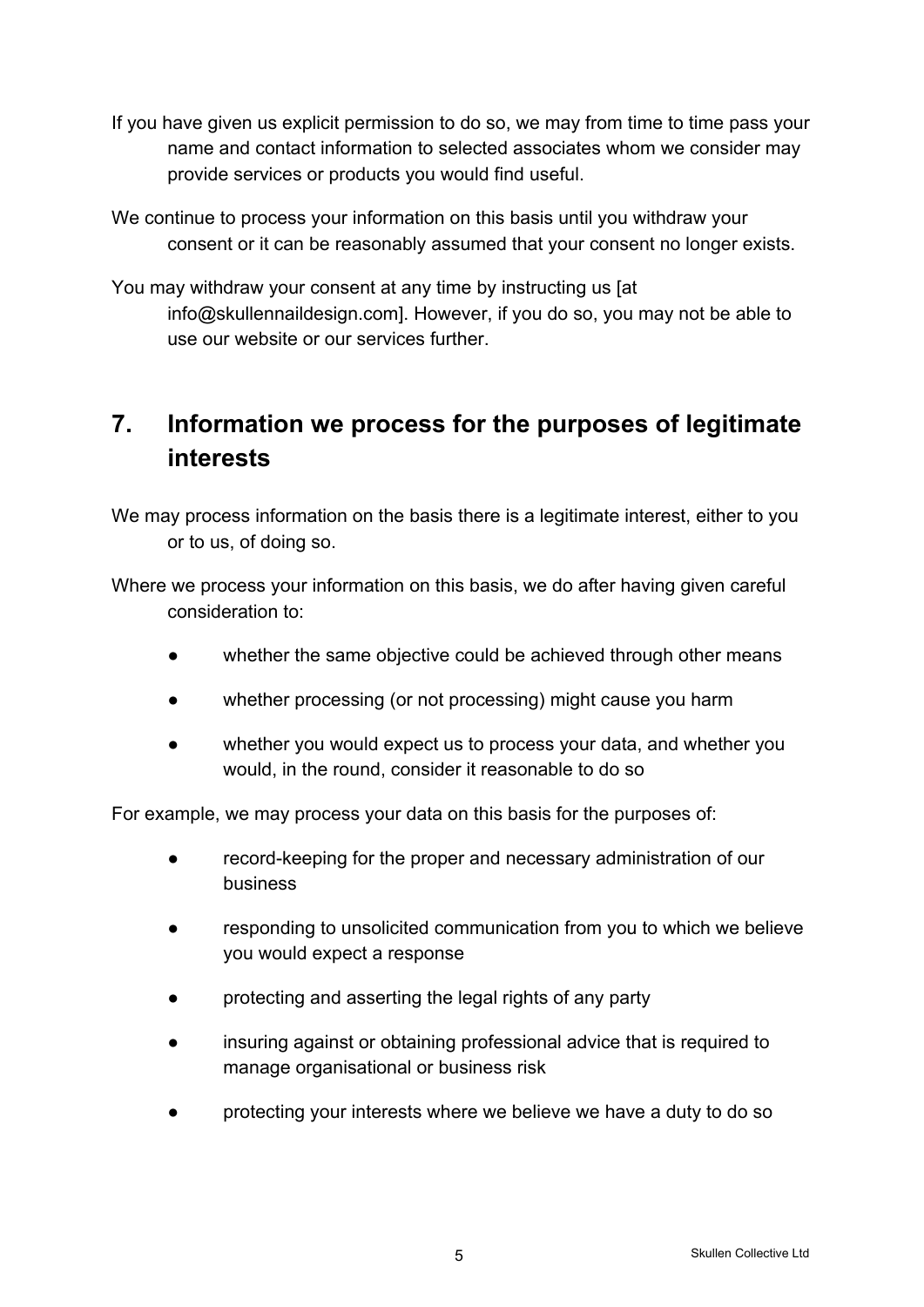# **8. Information we process because we have a legal obligation**

Sometimes, we must process your information in order to comply with a statutory obligation.

For example, we may be required to give information to legal authorities if they so request or if they have the proper authorisation such as a search warrant or court order.

This may include your personal information.

# **Specific uses of information you provide to us**

# **9. Information provided on the understanding that it will be shared with a third party**

Our website allows you to post information with a view to that information being read, copied, downloaded, or used by other people.

Examples include:

- posting a message to our forum
- tagging an image
- clicking on an icon next to another visitor's message to convey your agreement, disagreement or thanks

In posting personal information, it is up to you to satisfy yourself about the privacy level of every person who might use it.

We do not specifically use this information except to allow it to be displayed or shared.

We do store it, and we reserve a right to use it in the future in any way we decide.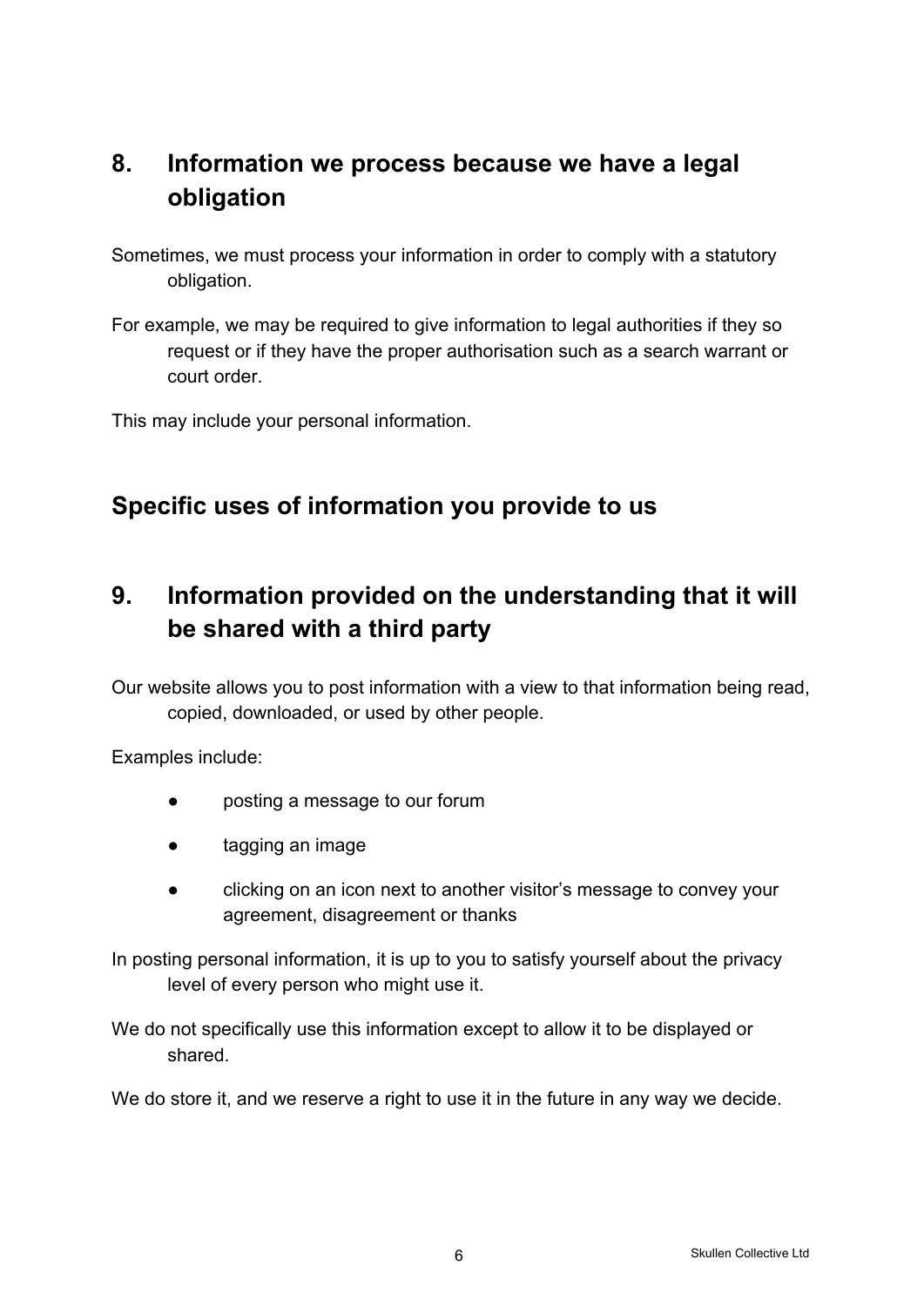- Once your information enters the public domain, we have no control over what any individual third party may do with it. We accept no responsibility for their actions at any time.
- Provided your request is reasonable and there is no legal basis for us to retain it, then at our discretion we may agree to your request to delete personal information that you have posted. You can make a request by contacting us at info@skullennaildesign.com.

#### **10. Complaints regarding content on our website**

- Our website is a publishing medium. Anyone may register and then publish information about himself, herself or some other person.
- We attempt to moderate user generated content, but we are not always able to do so as soon as that content is published.
- If you complain about any of the content on our website, we shall investigate your complaint.
- If we feel it is justified or if we believe the law requires us to do so, we shall remove the content while we investigate.
- Free speech is a fundamental right, so we have to make a judgment as to whose right will be obstructed: yours, or that of the person who posted the content that offends you.
- If we think your complaint is vexatious or without any basis, we shall not correspond with you about it.

# **11. Information relating to your method of payment**

- We store information about your debit or credit card or other means of payment when you first provide it to us.
- We store this payment information [at your request] in order to make repeat purchasing of goods and services easier next time you visit our website.

[We also store it to help us prevent fraud.]

We take the following measures to protect your payment information: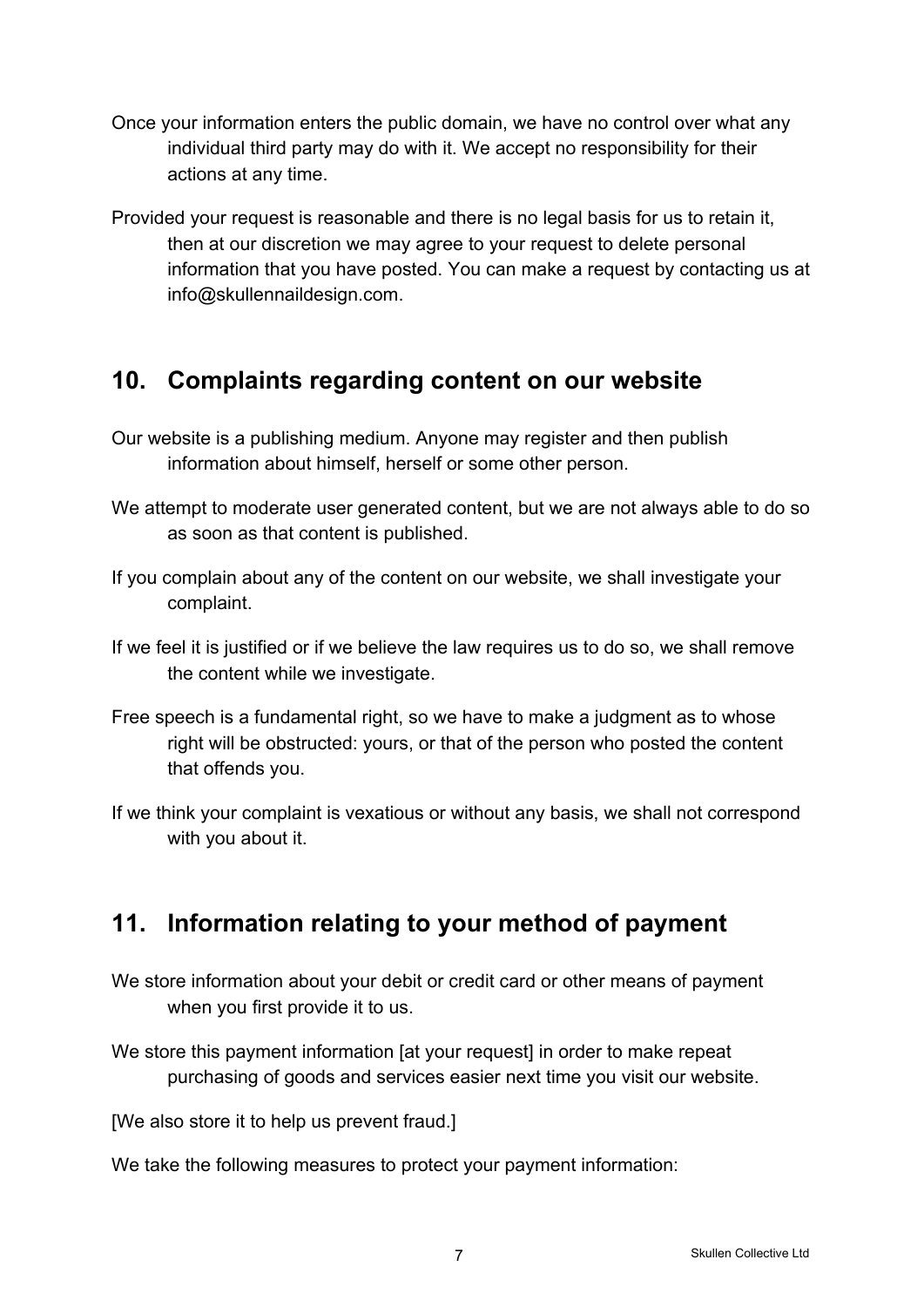- We keep your payment information encrypted on our servers.
- We do not keep all your payment information so as:
	- a) to prevent the possibility of our duplicating a transaction without a new instruction from you;
	- b) to prevent any other third party from carrying out a transaction without your consent
- Access to your payment information is restricted to authorised staff only.
- If we ask you questions about your payment information, we only show [partial detail OR the first four OR the last four digits of the debit or credit card number], so that you can identify the means of payment to which we refer

We automatically delete your payment information when a credit or debit card expires.

# **12. Information about your direct debit**

- When you agree to set up a direct debit arrangement, the information you give to us is passed to our own bank Nat West for processing according to our instructions. We do not keep a copy.
- We are registered under the direct debit guarantee scheme. This provides for the customer's bank to refund disputed payments without question, pending further investigation. Direct debits can only be set up for payments to beneficiaries that are approved originators of direct debits. In order to be approved, these beneficiaries are subjected to careful vetting procedures. Once approved, they are required to give indemnity guarantees through their banks.

# **13. Job application and employment**

If you send us information in connection with a job application, we may keep it for up to [three years] in case we decide to contact you at a later date.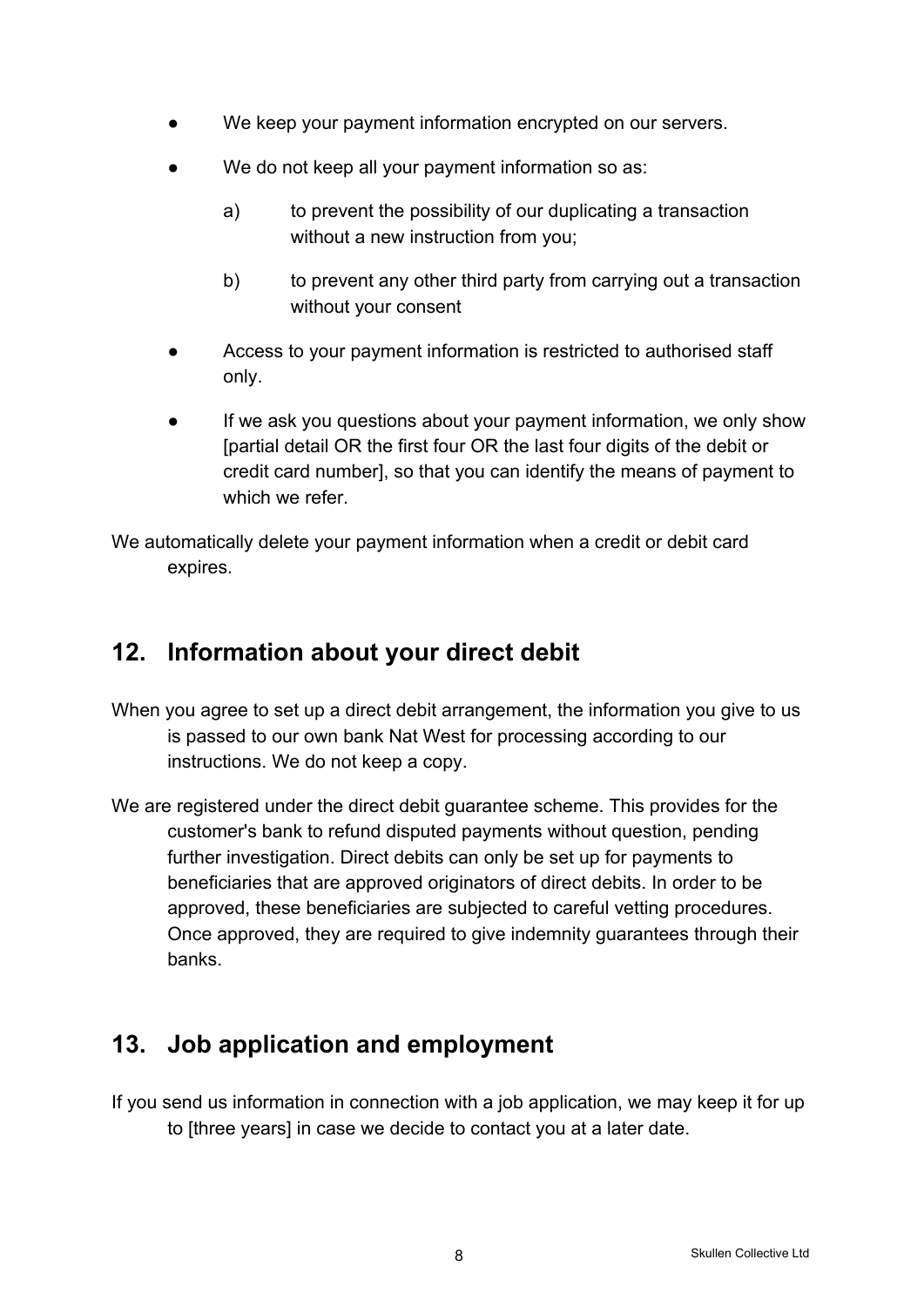If we employ you, we collect information about you and your work from time to time throughout the period of your employment. This information will be used only for purposes directly relevant to your employment. After your employment has ended, we will keep your file for [six years] before destroying or deleting it.

#### **14. Communicating with us**

- When you contact us, whether by telephone, through our website or by e-mail, we collect the data you have given to us in order to reply with the information you need.
- We record your request and our reply in order to increase the efficiency of our business.
- We keep personally identifiable information associated with your message, such as your name and email address so as to be able to track our communications with you to provide a high quality service.

#### **15. Complaining**

When we receive a complaint, we record all the information you have given to us.

We use that information to resolve your complaint.

- If your complaint reasonably requires us to contact some other person, we may decide to give to that other person some of the information contained in your complaint. We do this as infrequently as possible, but it is a matter for our sole discretion as to whether we do give information, and if we do, what that information is.
- We may also compile statistics showing information obtained from this source to assess the level of service we provide, but not in a way that could identify you or any other person.

# **16. Affiliate and business partner information**

This is information given to us by you in your capacity as an affiliate of us or as a business partner.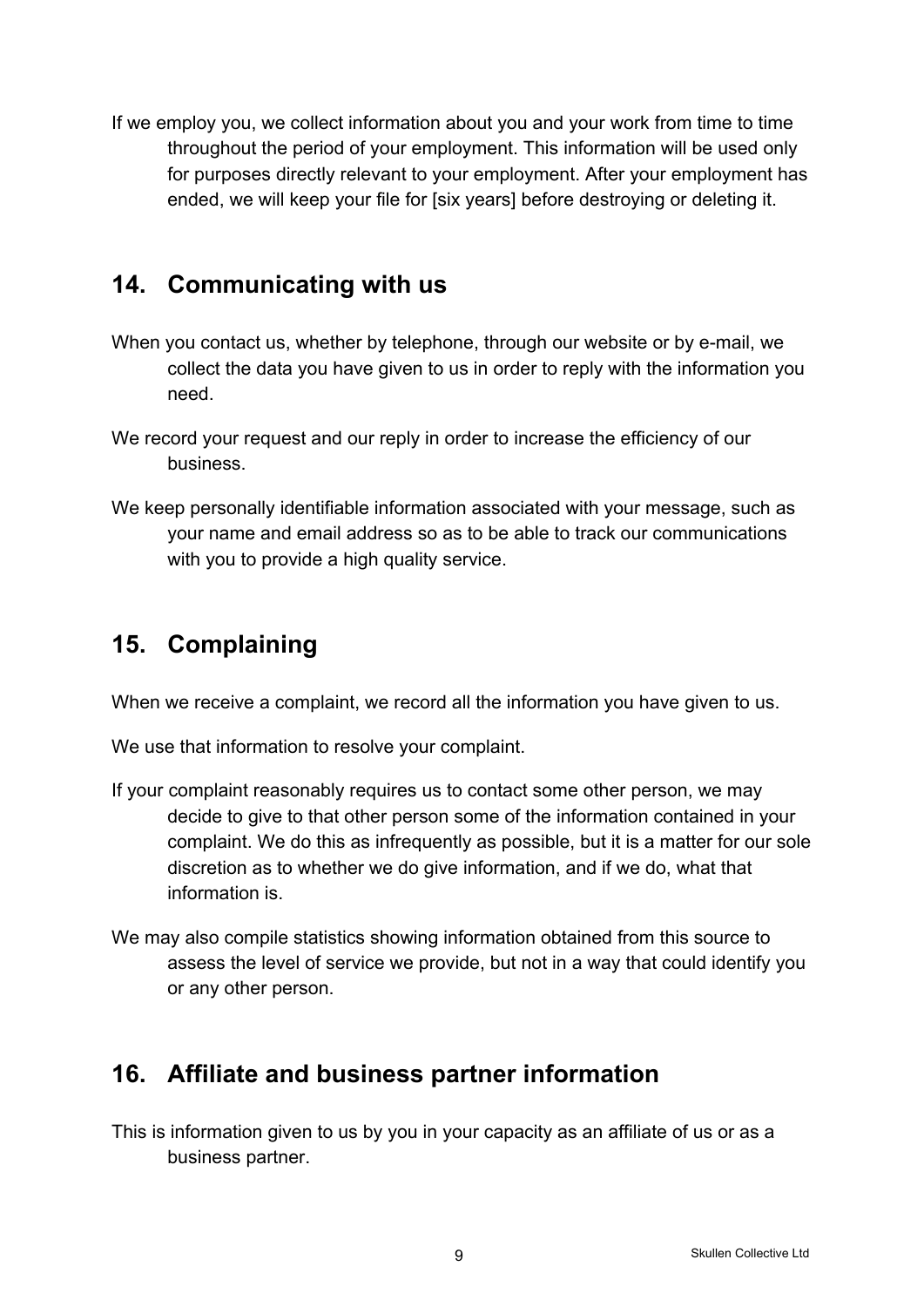It allows us to recognise visitors that you have referred to us, and to credit to you commission due for such referrals. It also includes information that allows us to transfer commission to you.

The information is not used for any other purpose.

We undertake to preserve the confidentiality of the information and of the terms of our relationship.

We expect any affiliate or partner to agree to reciprocate this policy.

# **Use of information we collect through automated systems when you visit our website**

# **17. Cookies**

- Cookies are small text files that are placed on your computer's hard drive by your web browser when you visit any website. They allow information gathered on one web page to be stored until it is needed for use on another, allowing a website to provide you with a personalised experience and the website owner with statistics about how you use the website so that it can be improved.
- Some cookies may last for a defined period of time, such as one day or until you close your browser. Others last indefinitely.
- Your web browser should allow you to delete any you choose. It also should allow you to prevent or limit their use.
- Our website uses cookies. They are placed by software that operates on our servers, and by software operated by third parties whose services we use.
- When you first visit our website, we ask you whether you wish us to use cookies. If you choose not to accept them, we shall not use them for your visit except to record that you have not consented to their use for any other purpose.
- If you choose not to use cookies or you prevent their use through your browser settings, you will not be able to use all the functionality of our website.

We use cookies in the following ways:

to track how you use our website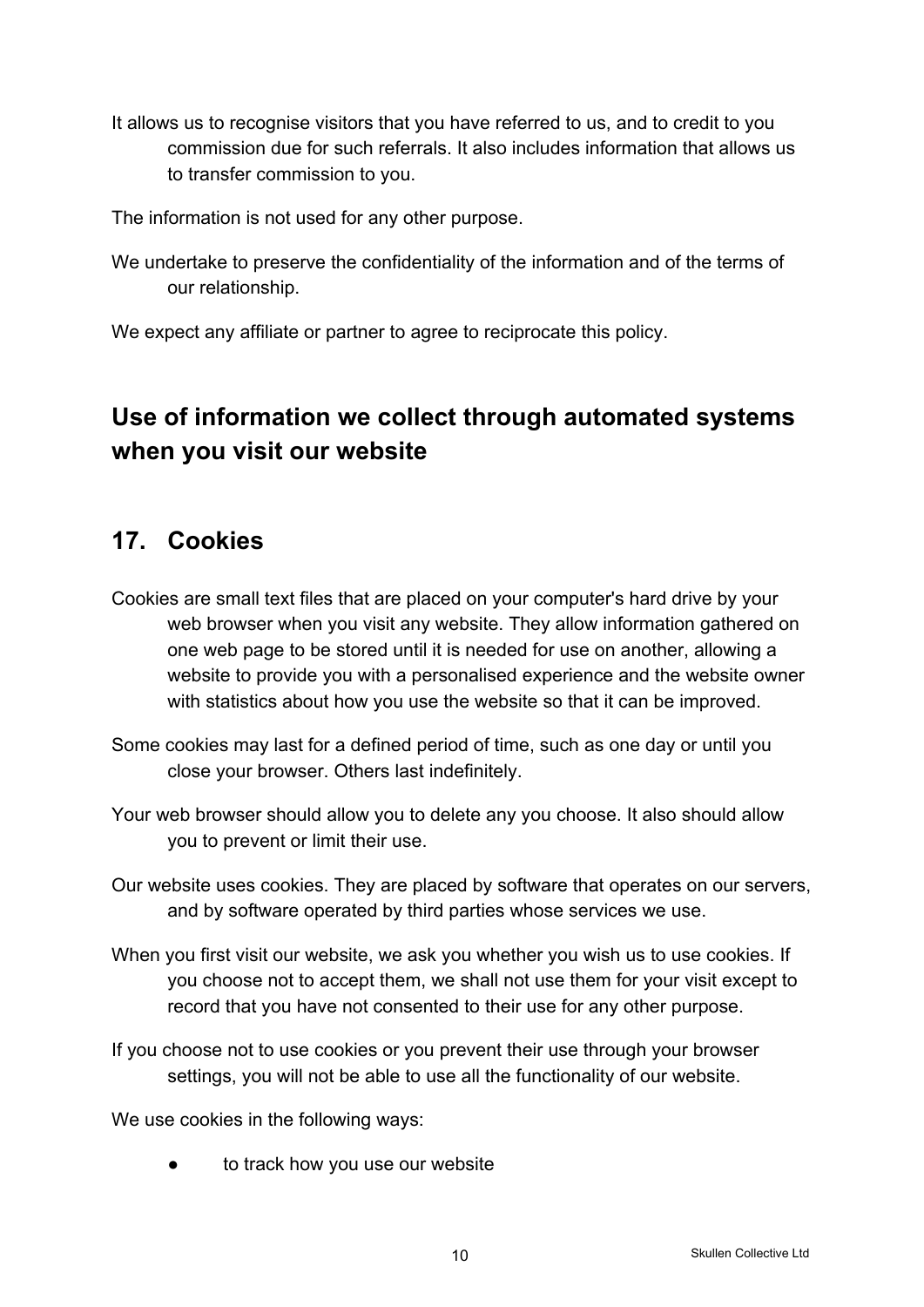- to record whether you have seen specific messages we display on our website
- to keep you signed in our site
- to record your answers to surveys and questionnaires on our site while you complete them
- to record the conversation thread during a live chat with our support team

# **18. Personal identifiers from your browsing activity**

Requests by your web browser to our servers for web pages and other content on our website are recorded.

- We record information such as your geographical location, your Internet service provider and your IP address. We also record information about the software you are using to browse our website, such as the type of computer or device and the screen resolution.
- We use this information in aggregate to assess the popularity of the webpages on our website and how we perform in providing content to you.
- If combined with other information we know about you from previous visits, the data possibly could be used to identify you personally, even if you are not signed in to our website.

# **19. Our use of re-marketing**

- Re-marketing involves placing a cookie on your computer when you browse our website in order to be able to serve to you an advert for our products or services when you visit some other website.
- We may use a third party to provide us with re-marketing services from time to time. If so, then if you have consented to our use of cookies, you may see advertisements for our products and services on other websites.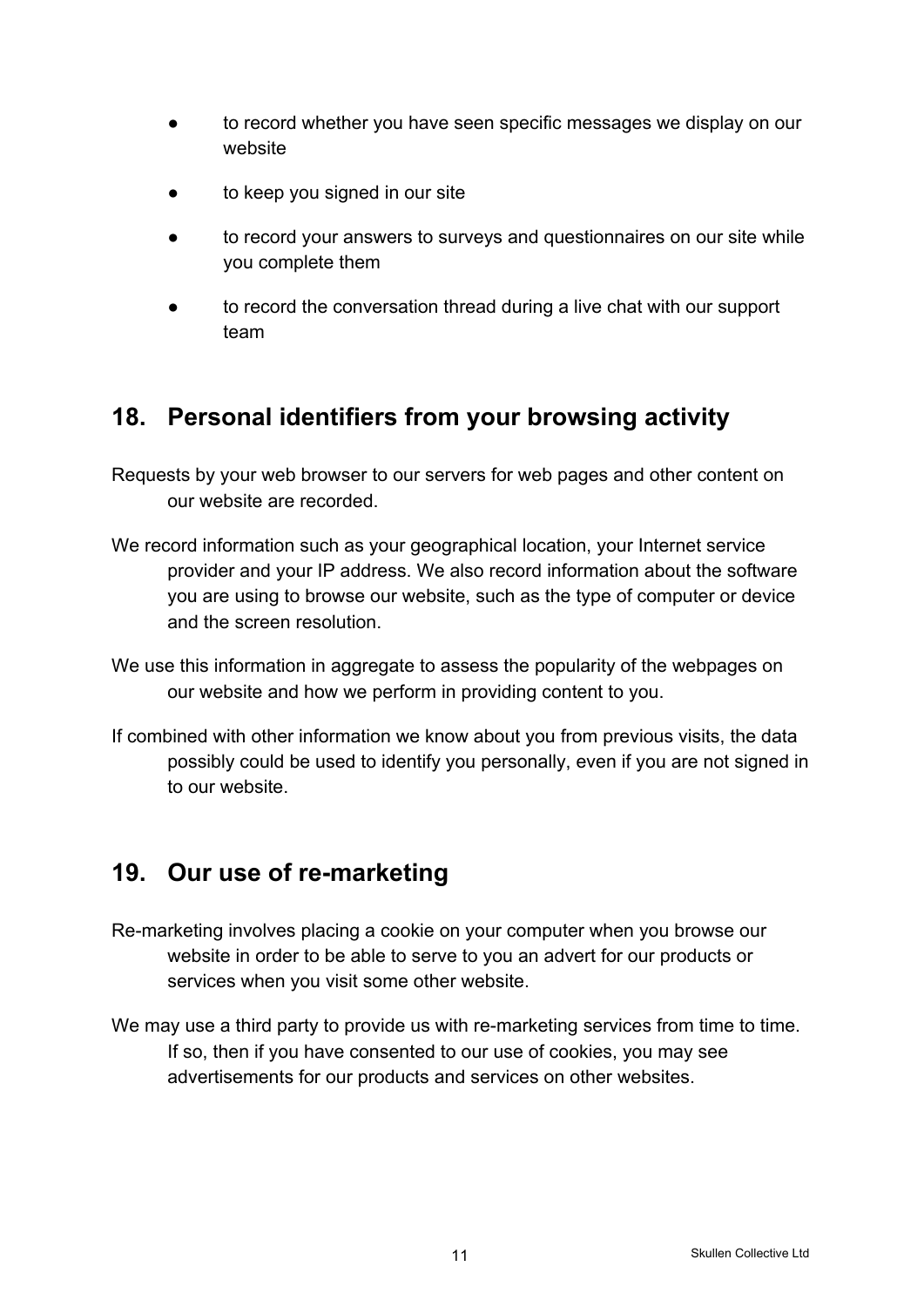# **Disclosure and sharing of your information**

# **20. Information we obtain from third parties**

Although we do not disclose your personal information to any third party (except as set out in this notice), we sometimes receive data that is indirectly made up from your personal information from third parties whose services we use.

No such information is personally identifiable to you.

#### **21. Third party advertising on our website**

- Third parties may advertise on our website. In doing so, those parties, their agents or other companies working for them may use technology that automatically collects information about you when their advertisement is displayed on our website.
- They may also use other technology such as cookies or JavaScript to personalise the content of, and to measure the performance of their adverts.
- We do not have control over these technologies or the data that these parties obtain. Accordingly, this privacy notice does not cover the information practices of these third parties.

# **22. Credit reference**

To assist in combating fraud, we share information with credit reference agencies, so far as it relates to clients or customers who instruct their credit card issuer to cancel payment to us without having first provided an acceptable reason to us and given us the opportunity to refund their money.

# **23. Data may be processed outside the European Union**

Our websites are hosted in the United Kingdom.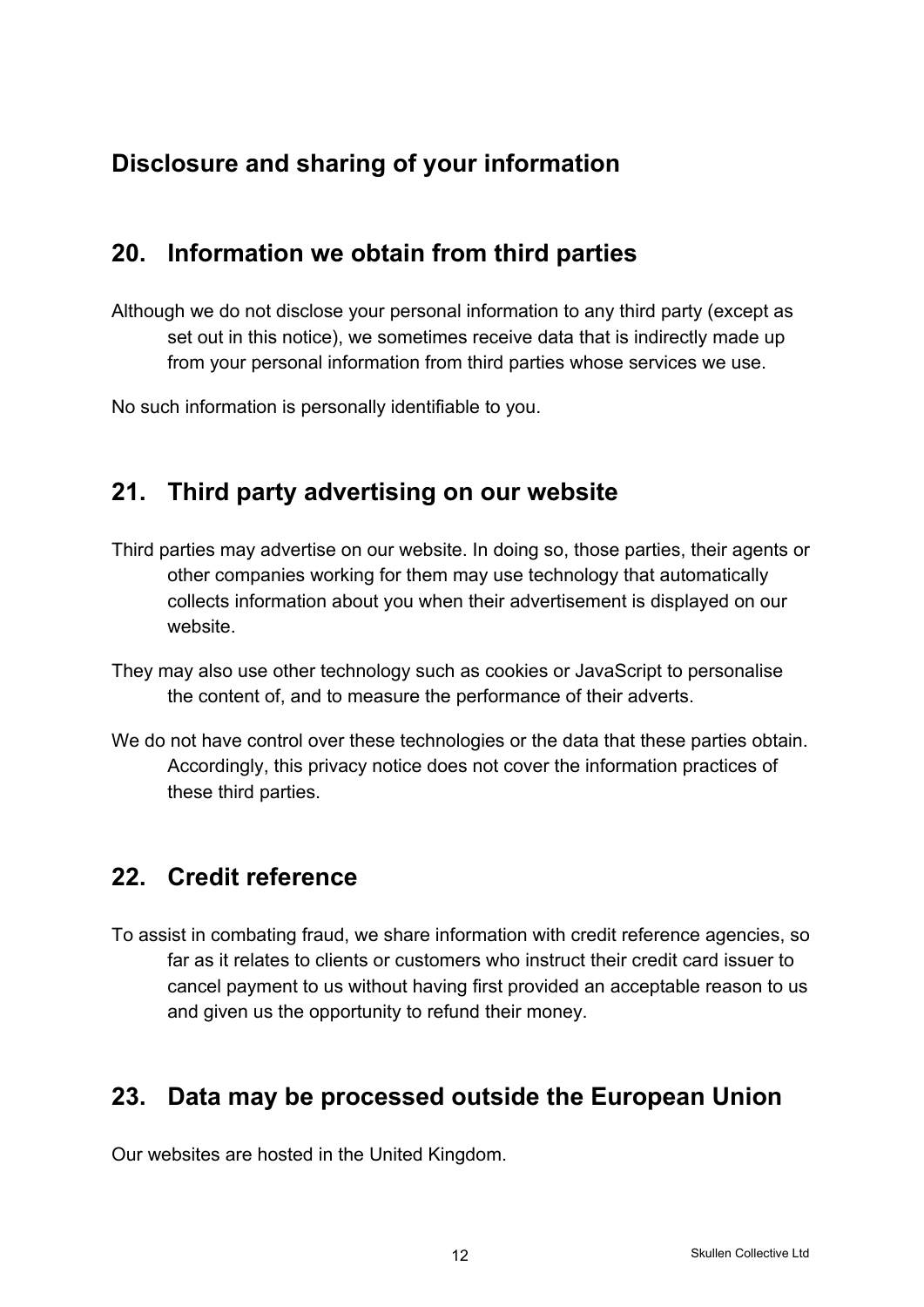- We may also use outsourced services in countries outside the European Union from time to time in other aspects of our business.
- Accordingly data obtained within the UK or any other country could be processed outside the European Union.

For example, some of the software our website uses may have been developed in the United States of America or in Australia.

We use the following safeguards with respect to data transferred outside the European Union:

- the processor is within the same corporate group as our business or organisation and abides by the same binding corporate rules regarding data processing.
- the data protection clauses in our contracts with data processors include transfer clauses written by or approved by a supervisory authority in the European Union [, specifically that in the country of the United Kingdom].
- we comply with a code of conduct approved by a supervisory authority in the European Union [, specifically that in the country of the United Kingdom].
- we are certified under an approved certification mechanism as provided for in the Act.
- both our organisation and the processor are public authorities between whom there is either a legally binding agreement or administrative arrangements approved by a supervisory authority in the European Union relating to protection of your information.

# **Control over your own information**

# **24. Your duty to inform us of changes**

It is important that the personal data we hold about you is accurate and current. Please keep us informed if your personal data changes.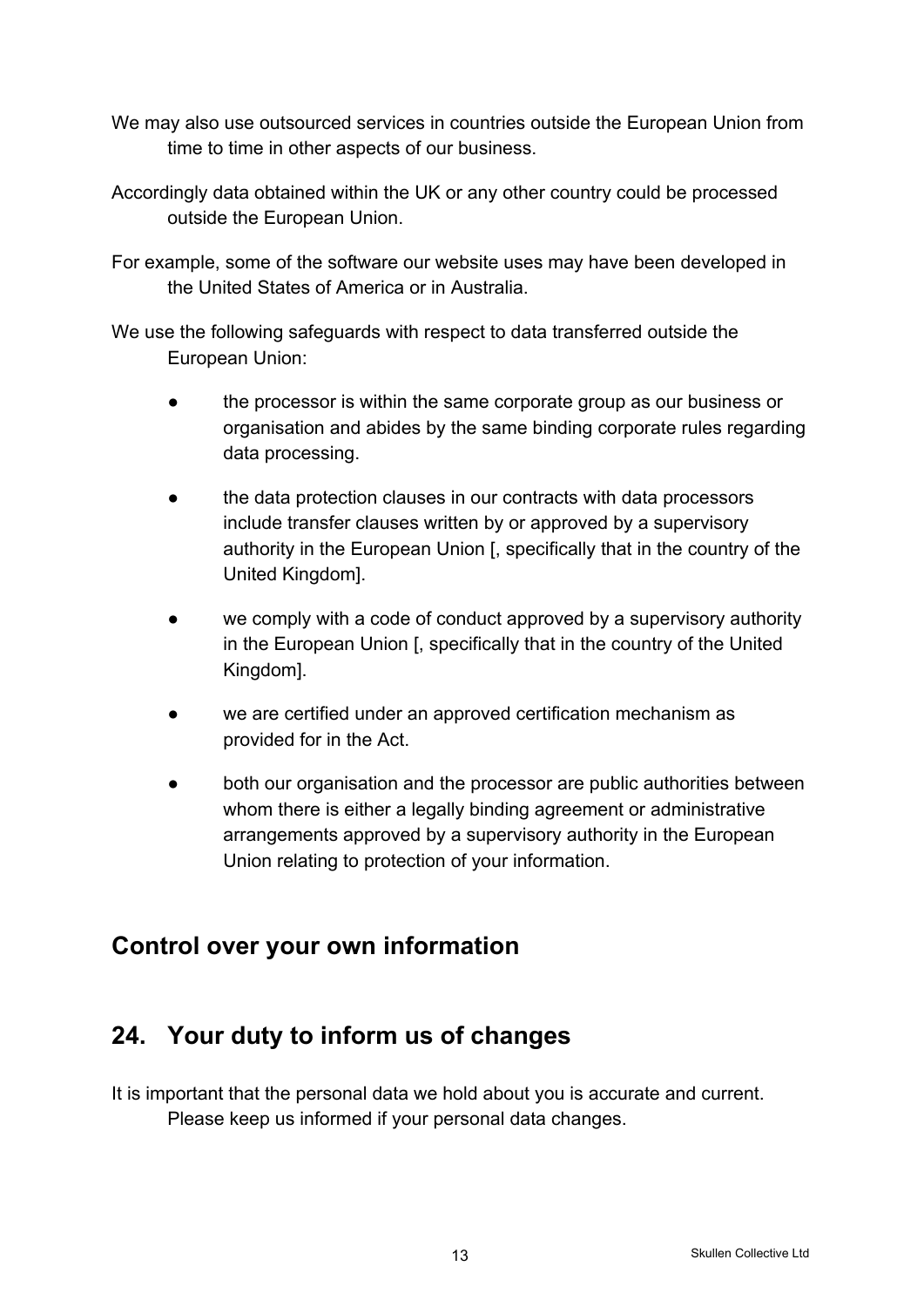#### **25. Access to your personal information**

At any time you may review or update personally identifiable information that we hold about you, by signing in to your account on our website.

To obtain a copy of any information that is not provided on our website you should contact us to make that request.

After receiving the request, we will tell you when we expect to provide you with the information, and whether we require any fee for providing it to you.

# **26. Removal of your information**

If you wish us to remove personally identifiable information from our website, you should contact us to make your request.

This may limit the service we can provide to you.

# **27. Verification of your information**

When we receive any request to access, edit or delete personal identifiable information we shall first take reasonable steps to verify your identity before granting you access or otherwise taking any action. This is important to safeguard your information.

# **Other matters**

#### **28. Use of site by children**

We do not sell products or provide services for purchase by children, nor do we market to children.

If you are under 18, you may use our website only with consent from a parent or guardian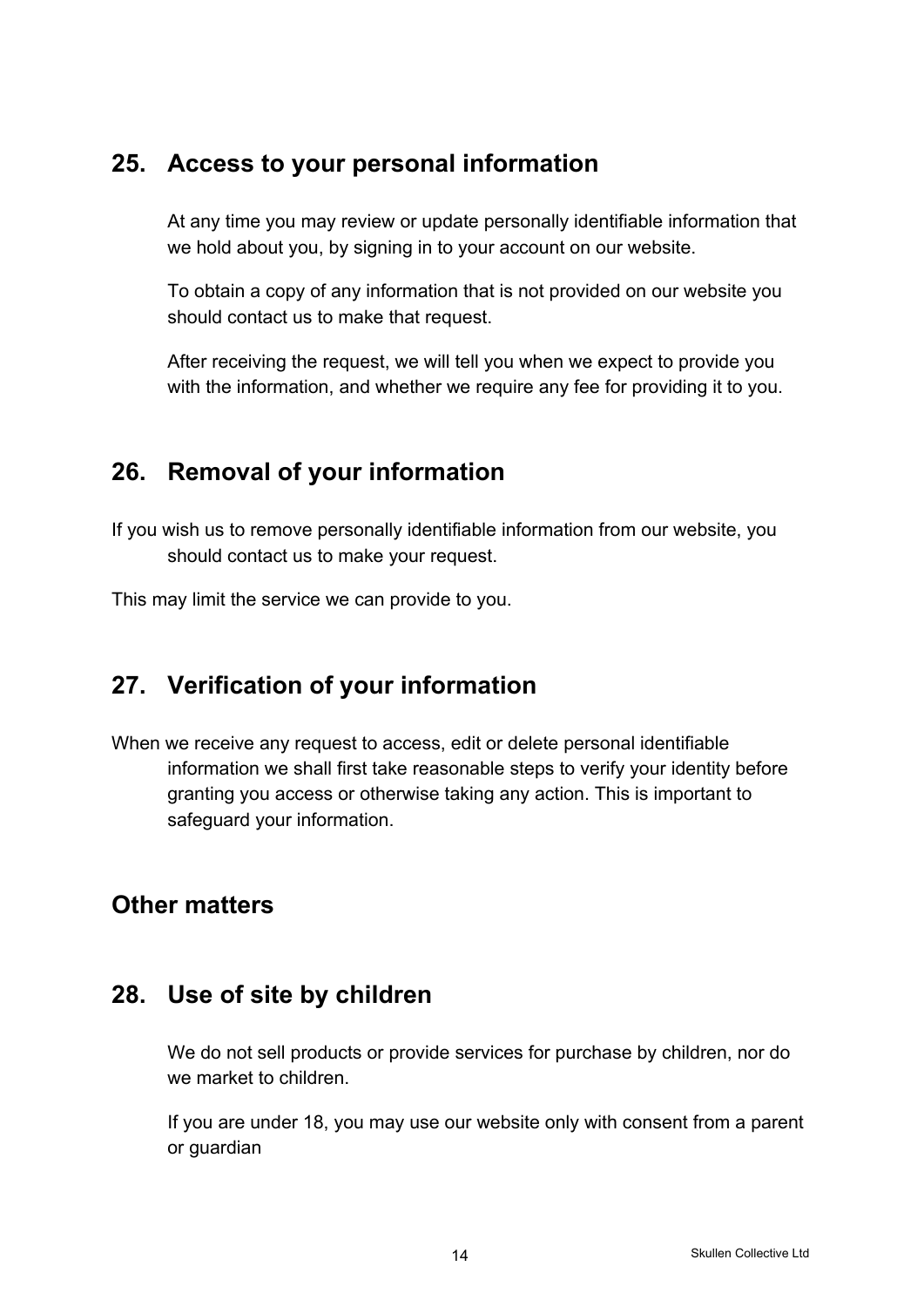We collect data about all users of and visitors to these areas regardless of age, and we anticipate that some of those users and visitors will be children.

Such child users and visitors will inevitably visit other parts of the site and will be subject to whatever on-site marketing they find, wherever they visit.

#### **29. Encryption of data sent between us**

- We use Secure Sockets Layer (SSL) certificates to verify our identity to your browser and to encrypt any data you give us.
- Whenever information is transferred between us, you can check that it is done so using SSL by looking for a closed padlock symbol or other trust mark in your browser's URL bar or toolbar.

#### **30. How you can complain**

If you are not happy with our privacy policy or if you have any complaint then you should tell us.

If a dispute is not settled then we hope you will agree to attempt to resolve it by engaging in good faith with us in a process of mediation or arbitration.

If you are in any way dissatisfied about how we process your personal information, you have a right to lodge a complaint with the Information Commissioner's Office (ICO). This can be done at <https://ico.org.uk/make-a-complaint/>. We would, however, appreciate the opportunity to talk to you about your concern before you approach the ICO.

# **31. Retention period for personal data**

Except as otherwise mentioned in this privacy notice, we keep your personal information only for as long as required by us:

- to provide you with the services you have requested;
- to comply with other law, including for the period demanded by our tax authorities;